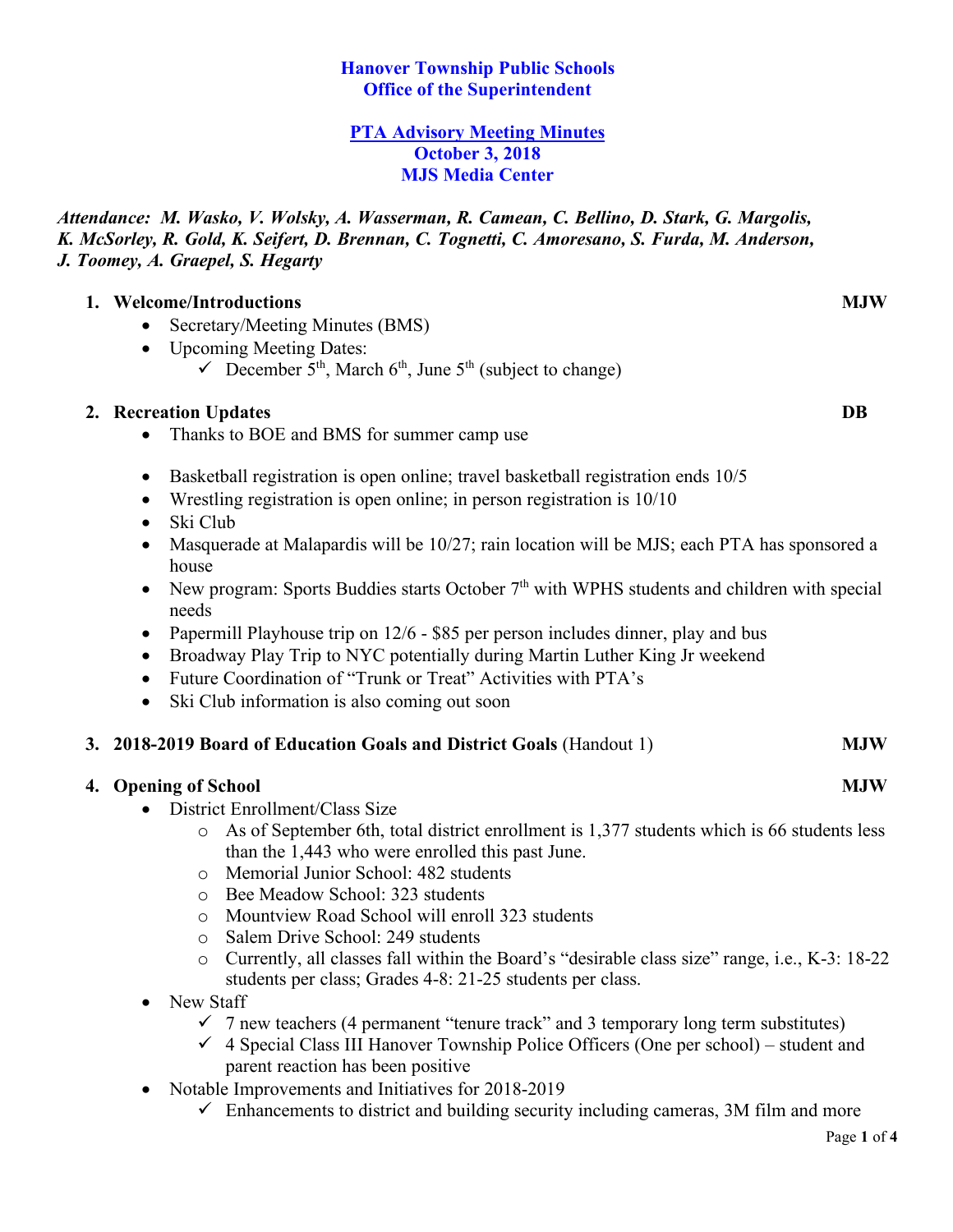- $\checkmark$  Updates to our District Crisis Intervention Manual
- $\checkmark$  The successful launch of the PowerSchool "InfoSnap" Portal, Pre-K through 8, allowing parents to complete all Back-to-School paperwork/packets online
- $\checkmark$  The introduction of Clever Login, a sign-in program providing all staff and students access to various district digital learning platforms via a "single" sign-in
- $\checkmark$  The completion of our "Cart to Classroom" Chromebook initiative, grades 3-8
- $\checkmark$  The district wide installation of 48 Epson interactive digital whiteboard projectors
- $\checkmark$  Facility upgrades including renovations to the Salem Drive School Library, a new paint job in Mountview Road School cafeteria, a new 54 passenger bus, and a new dump truck
- $\checkmark$  Curriculum updates in the content areas of English Language Arts, Reading, and Science

# **5. School and PTA Lunch VW**

- Free and Reduced Milk/Lunch Initiative
	- o Stance on district lunch program has been the same for a long time and there is a need to recognize shifting population and needs of families in district
	- o Mr. Wasko reached out to PTAs for information on individual lunch programs and will work to ensure a seamless transition so no one knows which families are participating in this program

# **6. School and PTA Updates:**

- Special Education (GM)
	- o Revitalized a group meeting for parents of children with special needs; first meeting is 10/24; electronic surveys being sent out to ask parents about the types of things they want to hear about
	- o Crisis management plan the district has adopted an options-based crisis response ALICE. Not every situation is the same so it will be based on staff member comfort in keeping the kids safe. HTPD has two instructors on their force. Members of the district are certified ALICE instructors and Columbus Day will be used as a springboard to get staff thinking about it. Training will continue over the course of the year too. There is an age-appropriateness to this too but district uses same language throughout now. East Hanover going through the same transition now too.
- Salem Drive School (RC)
	- o Week of Respect activities taking place this week including "Operation Friendship" assembly at all 3 schools; Reading of "The Judgmental Flower"; themes will continue throughout the year with 6 pillars of character
	- o Red Ribbon Week later in late October with themed activities and spirit days
	- o The SDS PTA has an entirely new board
- Memorial Junior School (MA)
	- o Week of respect right now as well as color games; Dress up themes include dress for success day; being a friend is no sweat; put a lid on bullying hat day
	- o Working on a charitable component as well every year; student with an illness in MJS will leverage funds for a Vego robot to help that student attend classes virtually via the Valerie fund
	- o Kindness Tree on the lookout for our kids doing great things
	- o Substance Awareness Council presentation on stigma-free schools will honor MJS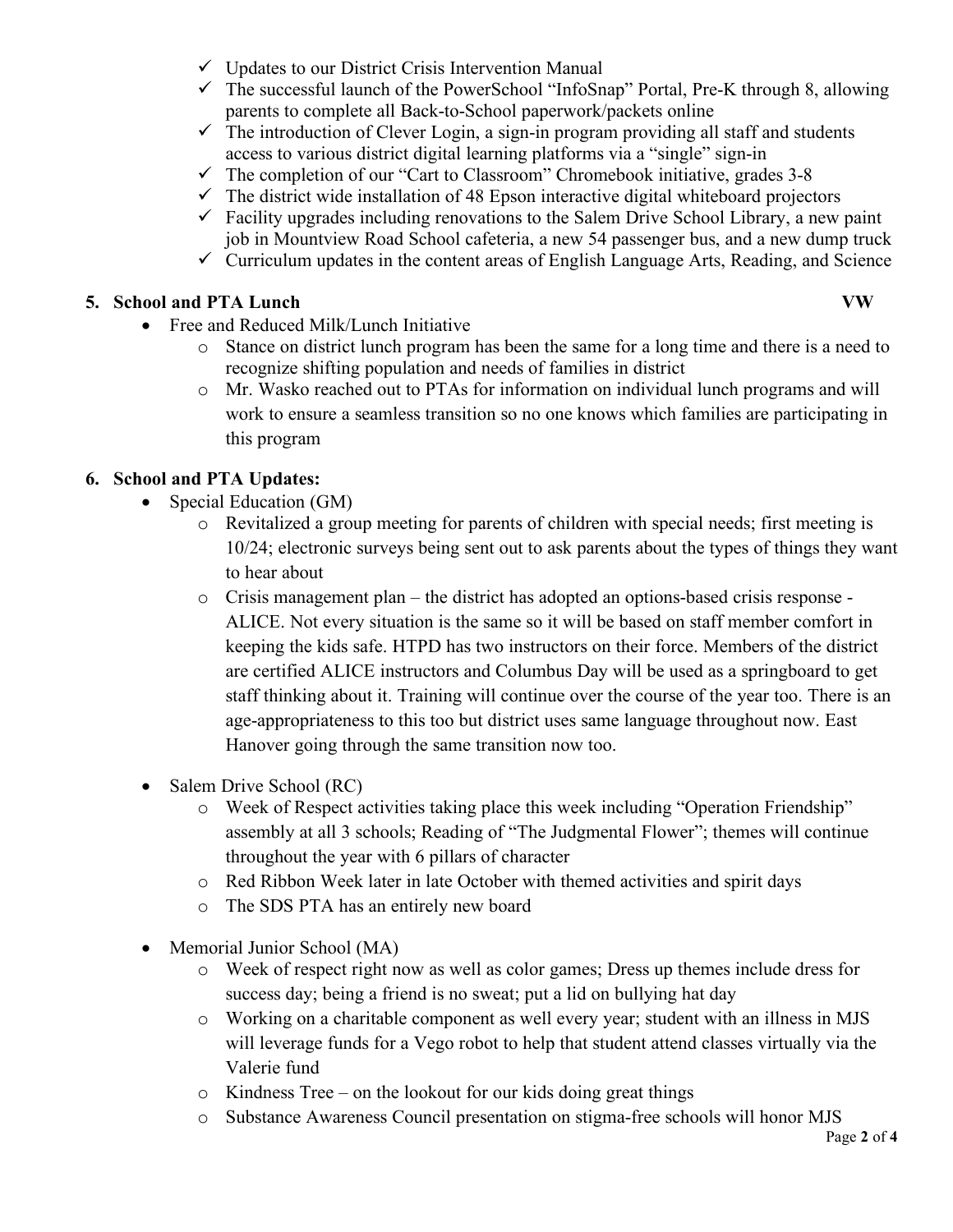- o PTA updates
	- Students vs. Teachers basketball game on 11/16
	- In need of a treasurer reach out with recommendations
- Bee Meadow School (DS)
	- o Halloween activities coming up later this month
	- $\circ$  Field trips being scheduled thanks PTA  $\circ$
	- o Making Science Make Sense from the Bayer Corporation at all schools will take place later this month – the kids love this program!
	- o PTA updates
		- **•** Trunk or Treat taking place on  $10/26$  first time on a weekday
		- § Tricky Tray more information will be available at the next meeting but looking at mid-May date
- Mountview Road School (CB)
	- o LEAD program drug awareness program Too good for drugs, too good for violence. Aligns with character ed; wants to also be involved in the 5th grade pool party; Mr. Wasko added great partnership with Chief Roddy
	- o PTA updates
		- New VP Robin Gold joined
		- Switched to My Food Days for pizza and ice cream enrollment but membership numbers are down
		- Trunk or Treat will take place on October 13th
		- Kindergarten author visit took place last week Dino Mans
		- Curtains for the stage installed
		- This is Katy McSorley's last year at MTV

# **7. Curriculum Updates AW**

- Thank you to the PTA
- Hanover Township "Educator Academy" Update
- ELA Grades 3-5, Reading, Character Education, Science Grades 6-8
- Staff Training Initiatives:
- Teacher Training on Journey's, SuperKids, and RTI Resources
- Staff In-service Day:
	- $\circ$  Monday, October 8<sup>th</sup>
		- Mental Health/Wellness Training for Staff
		- School Security Training

# **8. District Notification Systems MJW**

- SwiftK12 Alerts & Mobil Communication App
	- o "Emergency" Alerts go out on multiple platforms; highest success rate with texts; always call the 2400 number as voicemail is always updated; district does not subscribe to paid TV/radio school closing lists
	- o General Information/Community Events (Flyers and General Announcements)